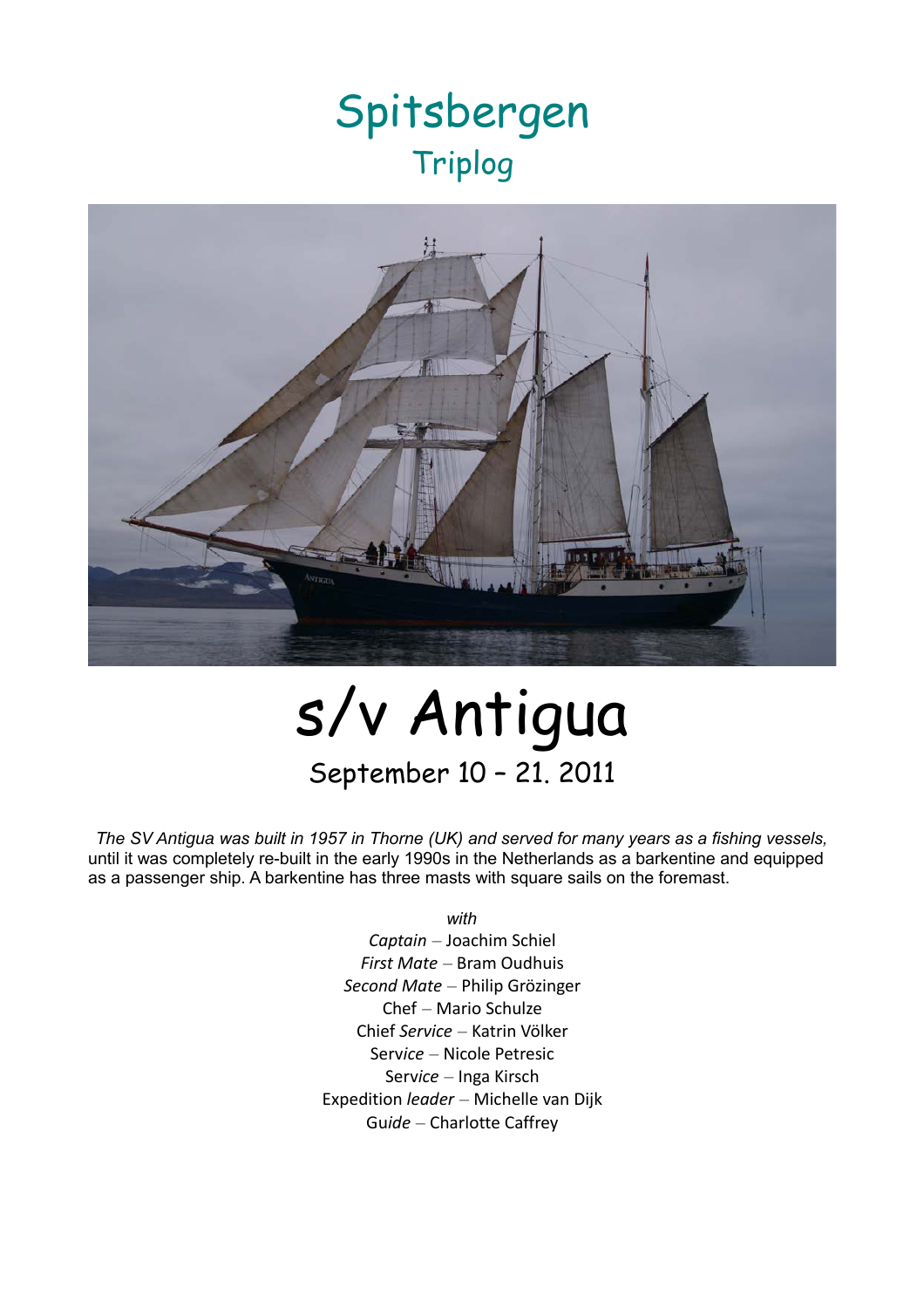#### September 10. **Longyearbyen** Position at 14 o'clock: 78°14' N 15°36' E Temperature: 8,5 °C

Shortly before 2 p.m. most of the passengers arrive at s/v Antigua, a blue sailing vessel that was going to be our home for the upcoming ten days. We all had to visit our captain Joachim at the wheel house. After that we were welcomed inside with coffee or tea and cake. Joachim gave a brief introduction, then our expedition leader Michelle took over, so captain & mates could get the ship of the quay. Michelle told about the do's and don'ts on land. By the time she was finished, Captain Joachim gave us a board-safety briefing, telling us that we are not allowed to fall overboard or make bonfires on the ship. At around 5 all of a sudden a big dorsal fin was seen.it turned out to be an orca. And he was not alone, a whole family of 6 animals including a baby were swimming around in Isfjorden. We felt very lucky, because orca's are a rare sighting in Spitsbergen.

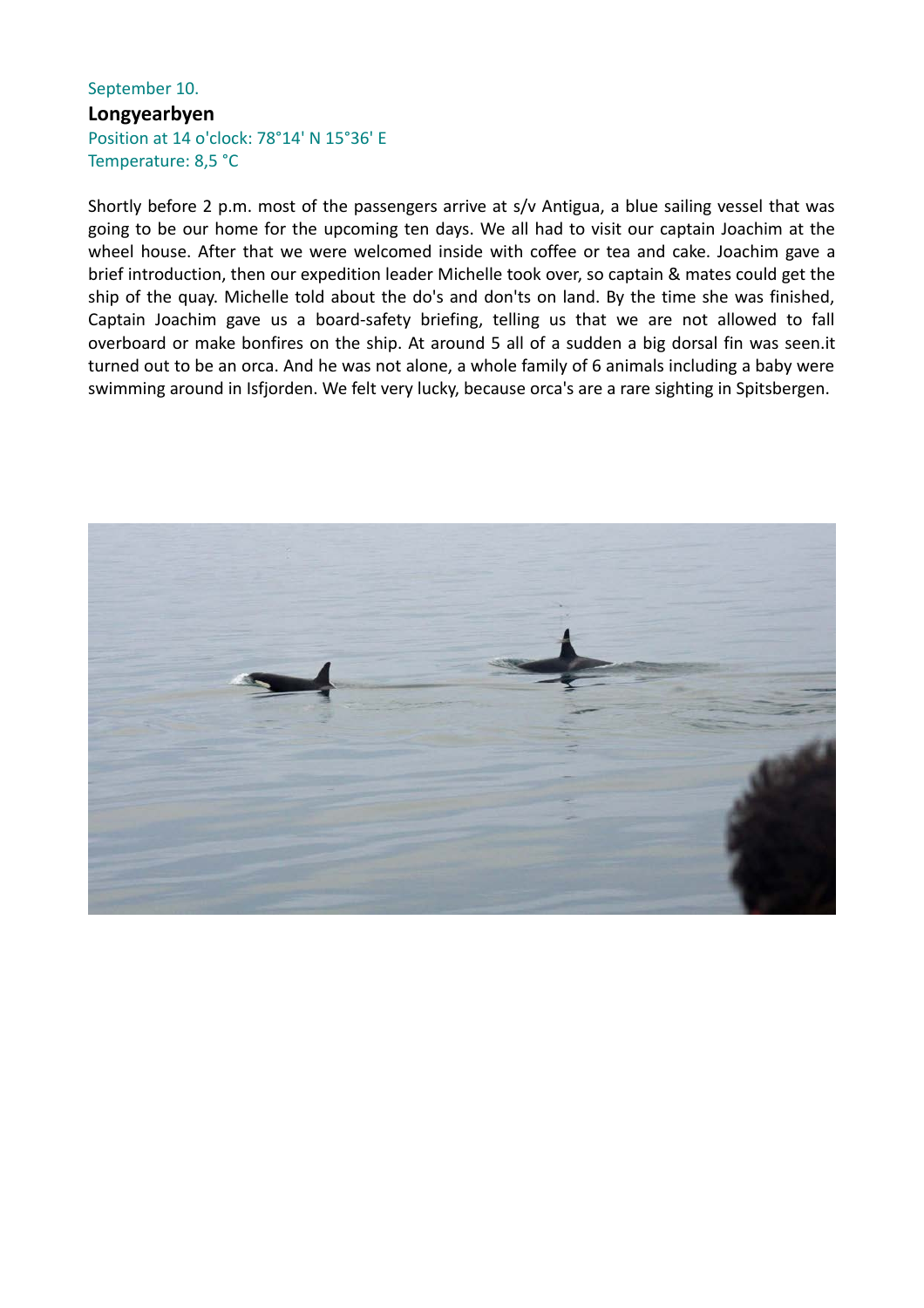September 11. **Ny Ålesund – Blomstrand(halv)øya** Position at 8 o'clock: 78°56,1' N 011°56' E Temperature: 8,5 °C



We awoke, this our first morning to a blanket of thick fog and a calm and quiet sea. It was clear that our original plan of first visiting Blomstrand would need to be revised, as such a visit would be fruitless in these conditions. Instead we decided to swap our schedule around and visit Ny Ålesund. We moored up against the harbour wall and walked together through this international research village. We met at the anchor mast used by Roald Amundsen and Umberto Nobile for their (second) attempt to cross the North pole by air. Michelle related the story to a captivated audience of how the explorer and his navigator had been successful in their quest onboard Norge. Everyone then divided into two groups, the longer walk around the coast with Michelle and the shorter group with Charlotte back into town. The ancient long drop toilet proved a highlight and Michelle and John proved that it still functioned well! Back in the town we passed by the working dogs - who howled a chorus in celebration of our visit. After looking a little around the small museum we admired the view of the old steam engine against a back drop of glaciers bathed in sunlight. Back to our ship and after lunch, time was available to buy the world's most expensive, and indeed most unreliable postcards from the most Northern post office in the World.

With the cloud still blanketing the mountain tops we moved the ship to the nearby bay at Blomstrand. At Camp Mansfield Charlotte told all about the failure of her fellow countryman, Ernest Mansfield, and his doomed marble mining enterprise. The exploits of his Northern Exploring Company came to an end when they discovered that the marble was of very low quality and was prone to cracking in warmer climes. The remains of the industry are still visible here including the steam boilers, tracks and abandoned huts. Once more we spit into two groups. Charlottes group took a leisurely stroll along the riverbed, past the grazing reindeers to the waterfall. As the cloud began to lift from Kongsfjord we took to higher ground and enjoyed some fine panoramic views of the surrounding landscape: complete with sweeping glaciers and a fjord full of bergy bits, sparkling in the early evening sunshine.Meanwhile, the mountain gazelles took to the hills and followed Michelle towards the peak. Their objective was to be rewarded with a great view of Kongsfjord and a healthy appetite in time for dinner. Our after dinner treat this evening was one

to remember : a circumnavigation of Blomstrand Island. Antigua gently pushed through the pack ice providing us with a platform for excellent glacier viewing. We passed a lazy bearded seal on the floe and watched in awe as the glacier face cracked and calved before an army of our awaiting camera lenses! It had been a full day and few left this wonderful scene before 11 pm...ships time of course!

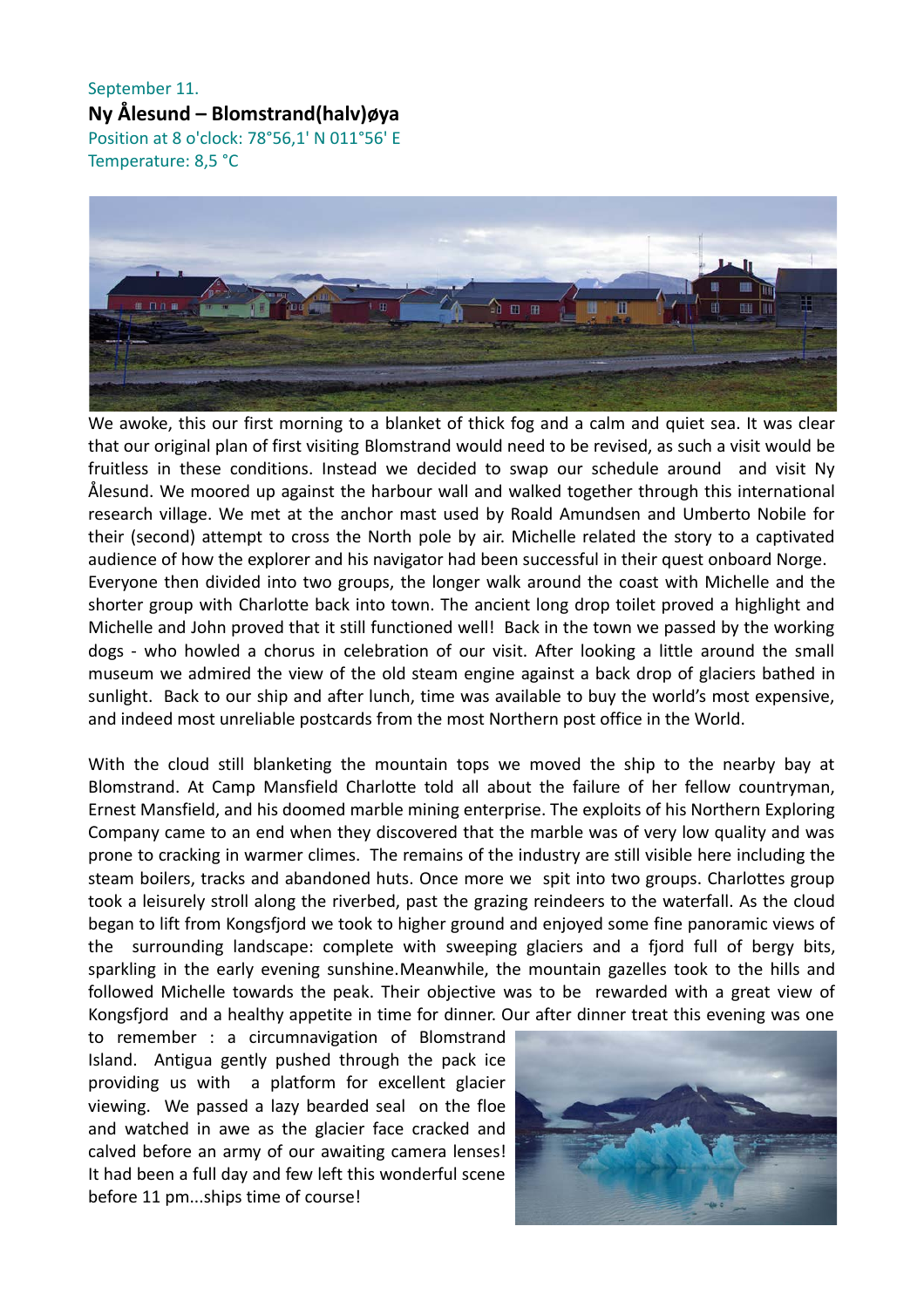#### September 12. **Magdalenefjorden**

#### Position at 8 o'clock: 78°56,1' N 011°56' E Temperature: 5,5 °C – Fog – Windstill

We woke up in Trinityhamna, where even before breakfast we had our first highlight. The king of the Arctic was walking along the beach of Gravneset. Breakfast was no longer important, we all went out to see him. Unfortunately it didn't take long before he went out of sight behind the 130 whalers that are buried there around 400 years ago. According to historical sources, Magdalenefjorden was first used by the English in the early days of the whaling era. They erected a land station on the headland and named the area Trinity Harbour. The station was closed in 1623, but the cemetery remained in use. It is known that the first tourists visit it in 1838, the cemetery must have been a gloomy scenery, strewn with whale and walrus bones, like eerie, white remains of enormous extinct species in a far away land. Several of the coffins had made their way through the snow, heaved up to the surface by the permafrost, half open and empty on account of polar bears. Other coffins remain untouched, covered in rocks. In 1979 Gravneset was said to look more like a campsite than a cemetery. The graves have been opened by curious tourists and remains of bones have been taken home as souvenirs. So in 2002 a fence was put around the graves.



Apperently the bear did not know that you are not allowed to enter the grave side, because when we went to look for him, we found him sitting on a grave at the other side chewing something bloody. We observed him for a while, but then he disappeared again. On our way to the glacier at the end of Magdalenefjorden, we saw the bear walking along the coast. This gave us another chance of taking good pictures. Specially when Joachim managed to get the Antigua only 50 meter away from the shore. Now even the guests with compact camera's could make good shot of him.

Then we continued our way to Wagonwaybreen, which is called so because of the median morraines that look like a wagon way. Again we were very lucky, because the sun came out and gave the glacier an extra glance. Even an ice-dragon was seen in front of it. We heard a crack and a part of the glacier front came down. Ice and water splashed up, much higher than the glacier front it self. Incredible! The galcier remained active for a while, so we could see more calvings. Joachim measured the glacier front and compared it with the results of last year. The glacier had retreated 50 metres in one year. But still we hadn't got of the ship, so everyone got ready to do the landing

at the north side. All of sudden Sylvia spotted another polar bear, again at our landing site. So also this landing was cancelled and we went sailing instead. Second mate Philip gave us an introduction to the boat and the sails, so we all could give him a hand with sail setting. Once we came out of Magdalenefjord, the wind changed and the sails could be taken down again. Because of the big swell in the north, ginger was used in the food, and Kati supplied some more against sea sickness.

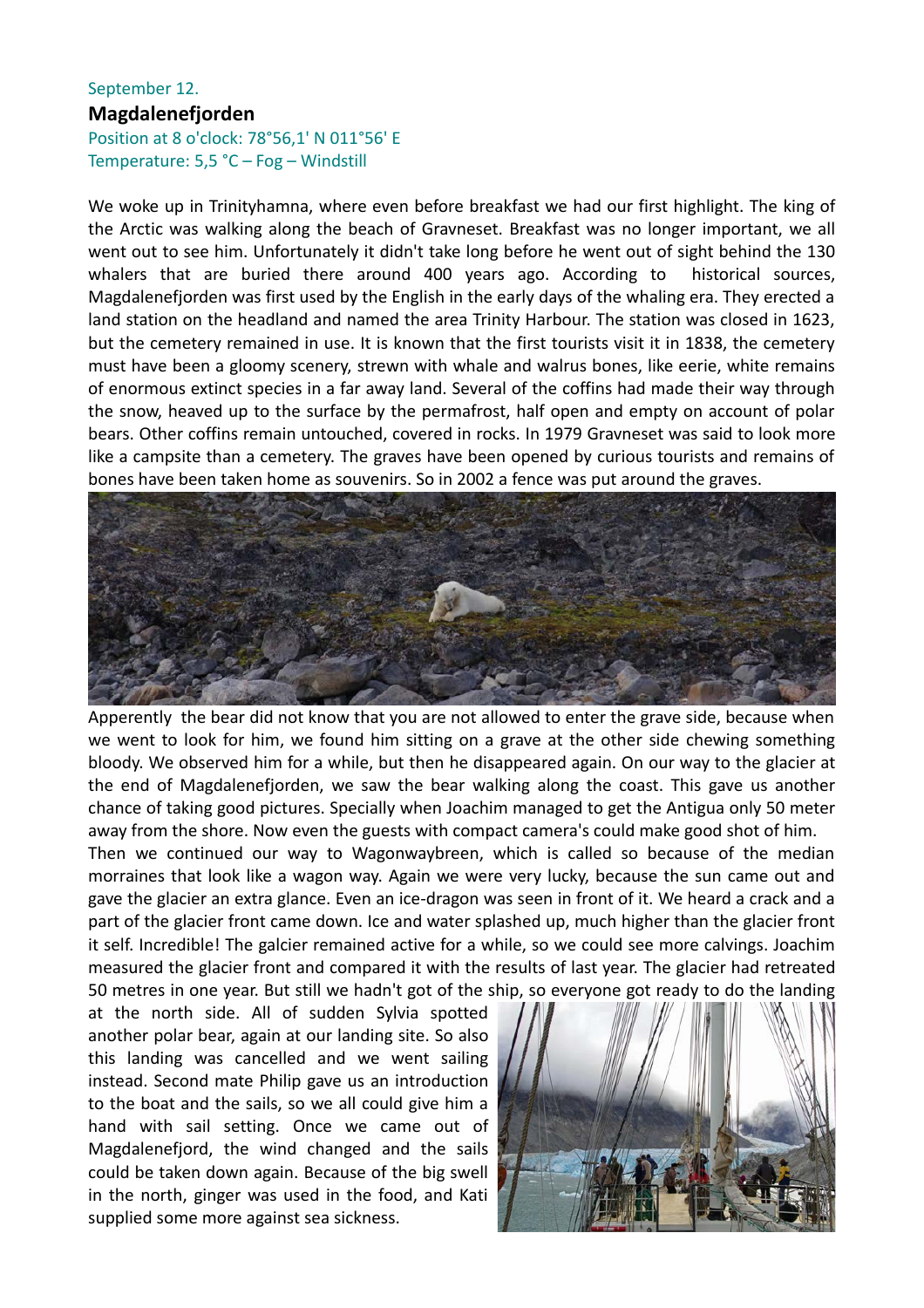#### September 13. **Raudfjorden** Position at 8 o'clock: 78°56,1' N 011°56' E Temperature: 0,5 °C – Sunny – Windstill



Overnight we had entered the 20km Raudfjord, lined with glaciers along both sides and terminated by the beautiful Raudfjordbreen. This spectacular glacier was to be our first destination and after breakfast everyone kitted up in preparation for a glacier walk. We carefully scanned the coast for polar bears before landing, then formed one group ready for our ascent. The ice was firm and remarkably our wellingtons gripped with ease. We strolled in one group parallel with the west lateral moraine and then spilt, with the long walkers heading towards the centre of the

glacier for a view. Meanwhile the shorter group remained with Charlotte. She found some splendid antlers and various members of the group performed some amusing animal antics before we took a few moments to sit and enjoy the arctic silence. Our return journey afforded excellent views of the Raudfjordbreen before us. Those awaiting the dingy shuttle entertained themselves by dreaming animals up from the elaborately carved iceblocks which straddled the shore and watching the calving of the nearby icefront.

We were late for the chef -a lesson we learnt from! After lunch the short walk group would explore the shoreline, abandoned trappers hut and the hill (50m) at the end of the bay.....

For the longer hikers, an ascent of the 350m high Solanderfjell was planned. Charlotte would lead the mountain goats and together with advice from John & John-the mountaineers, we planned a route avoiding the ice fields and steep scree slopes on its face. Our reward we knew would be impressive panoramic views of the fjord, but as a bonus we would enjoy lemon drizzle cake and a flask of hot tea.

We paced our ascent and at one of our viewing stops were greeted by a mature pair of rock Ptarmigans. They were perfectly camouflaged for their rock strewn snowy environment, with fluffy white feathers on the bottom half and black patch markings to the top. They ignored our presence and at one point actually ambled our way. Everyone was delighted with the sighting. All made the ascent with ease although the last section required more concentration with hands used as well as feet. A cairn marked the summit and we celebrated with a well earned rest, photographs, more photographs and of course tea and delicious cake!

We kept a good pace for our route down and skirted the log-strewn lake before once more returning to Antigua-just in time for dinner.

After dinner we left the fjord and hit a 2-3m swell sufficient movement for Antiguas bow to dip underwater- a phenomenon even the captain Joachim had not before witnessed! In these wild waters Michelle made a commendable attempt at her excellent polar bear talk-enjoyed by all who could tolerate the bounce!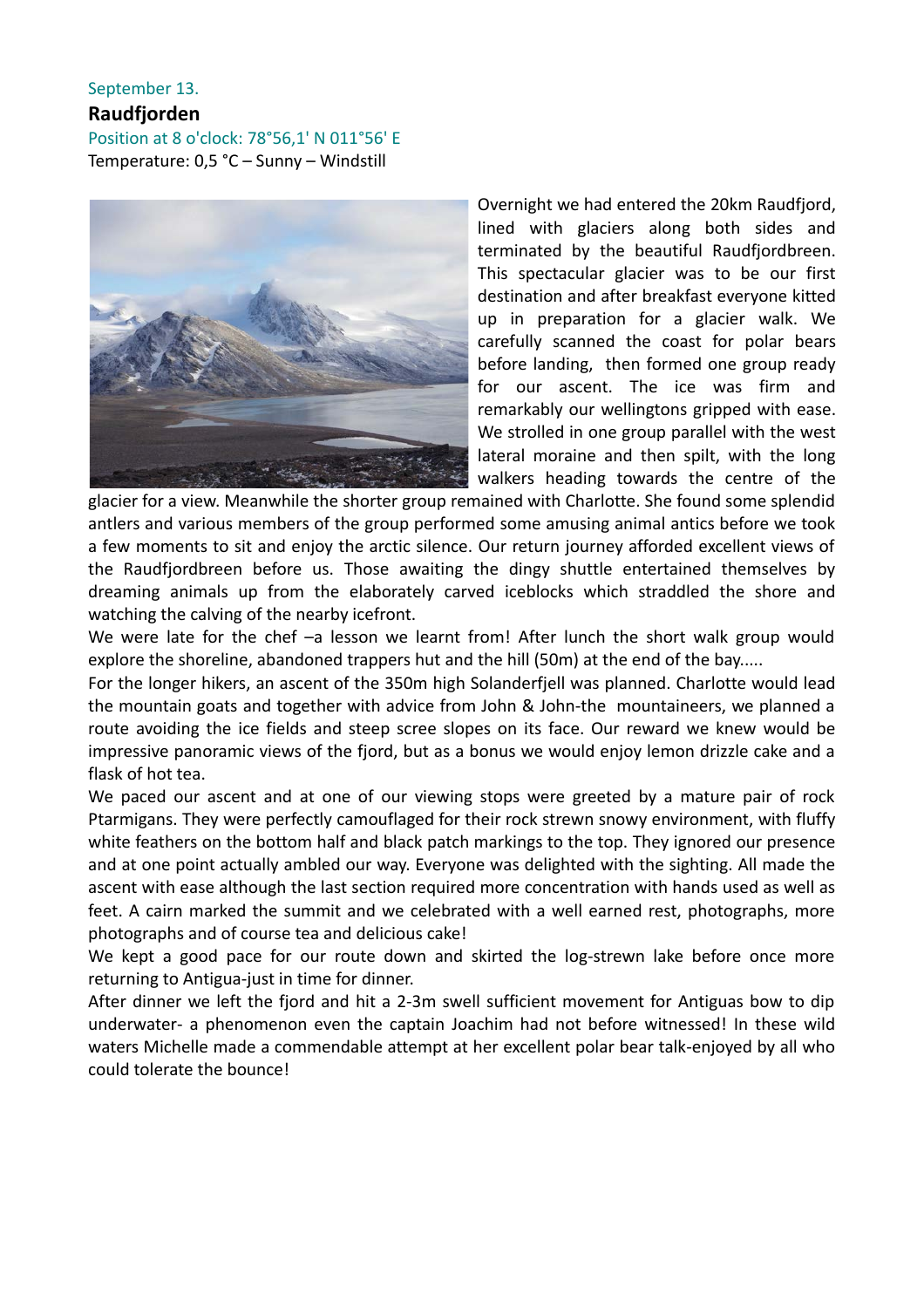### September 14. **Raudfjorden & Reinsdyrflya**

Position at 8 o'clock: 79°46' N 012°09' E Temperature: 2,5 °C – Sunny – Windforce 1



When we went out of our cabins to look what the view and the weather was like, we found ourselves sunbathing in a fjord which was just as scenic as the day before. Even the moon was still at starbord and the sun still at port side. It turned out that our calm night had been so calm because we went back to Raudfjord after an unsuccesful attempt to leave it. This morning we gave it another try. We hoist the square sails and sailed out of the fjord. There we were welcomed by the swell again, but the wind had decreased a bit, so this time it worked out well.



Now it was perfect timing to read the book we brought from home or organise our pictures.

At dinner time Michelle anounced that we would arrive at Worselyneset between 9 - 10 p.m., and because we had been at sea the whole sea, a landing was planned. Around 10 o' clock we anchored and the dinghy was prepared for the landing at Reinsdyrflya. Because it was already getting dark, we did not divide into two groups, but stayed all together with Michelle in front and Charlotte closing the line to protect us

against polar bears, who don't mind the twilight with their sense of smell. We walked ourselves warm towards a big rock which was left behind by a glacier something around 20.000 years ago. Then we visited Villa Oxford, where candles were lit and hot chocolate with rum was served. Trapper Joachim had brought it to the hut. We all went inside and with Michelle as a storyteller the temperature inside the hut rose.

The group was picked up from the hut and some continued story telling in the bar on board.

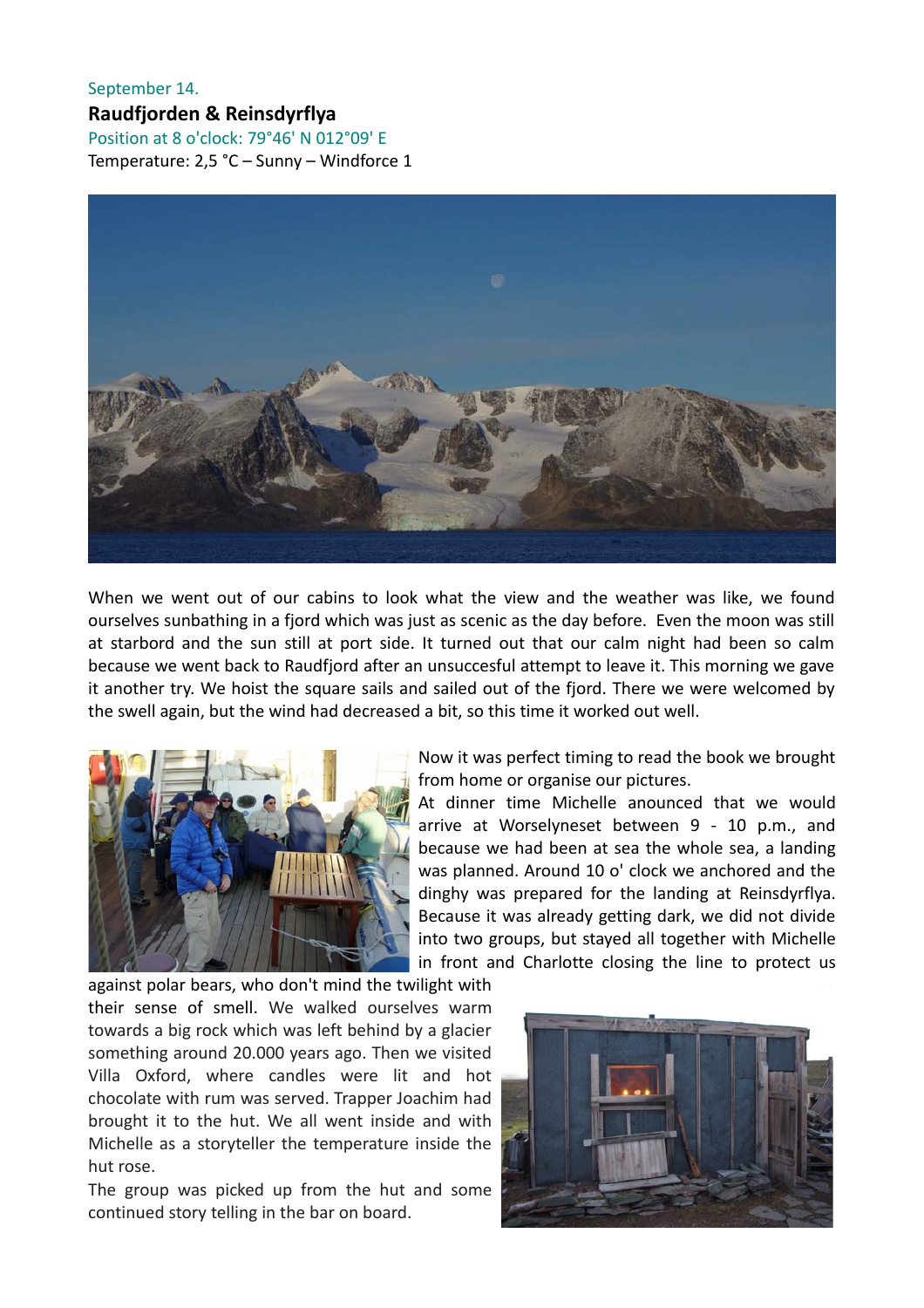#### September 15. **Liefdefjorden: Texas bar & Monacobreen** Position at 8 o'clock: 79°36' N 012°42' E Temperature: 3,5 °C – overskyed – Windforce 1



This morning after breakfast we took on the challenge of another peak: Wulffberget, just south of Ben Nevis as marked on the map!. Charlotte lead the long walk and we made our ascent in the hope of a good view of the Monacobreen tucked in at the end of the fjord. We celebrated reaching our peak with a group photo and a full view of this magnificent glacier and its 5km calving front. We took a different route down, admiring the views of Liefdefjord along the way and managed to get back to Antigua in time for lunch.

This afternoon was set aside for a very memorable encounter with the glacial ice-the constantly calving ice front of the Monaco Glacier. For several hours Michelle skippered the zodiac through blocks of ice of all shapes and sizes and gave people a truly magical journey through the arctic landscape. Throughout our zodiac journey we were surrounded by majestic glaciers, reflections of snow capped mountains and the scattered frozen ice blocks which littered the fjord. We took time to cut the engine and listen to the sounds of the water and ice around us cracking. After all had enjoyed their excursion Antigua herself pushed close to the glacier front. The blue ice front was a fitting backdrop to the ship, making the scene even more impressive and placing all fairly back to the pioneering era of Shackleton with his ship locked in the ice.

When all were again onboard the ship, we enjoyed our last view of Monacobreen before setting course towards the sea. Before dinner Charlotte gave a talk on Polar ice above and below the water. After dinner we all enjoyed (some more than most!) the movie 'When the light comes' about a young girl who over-wintered in a trappers hut on Spitsbergen.

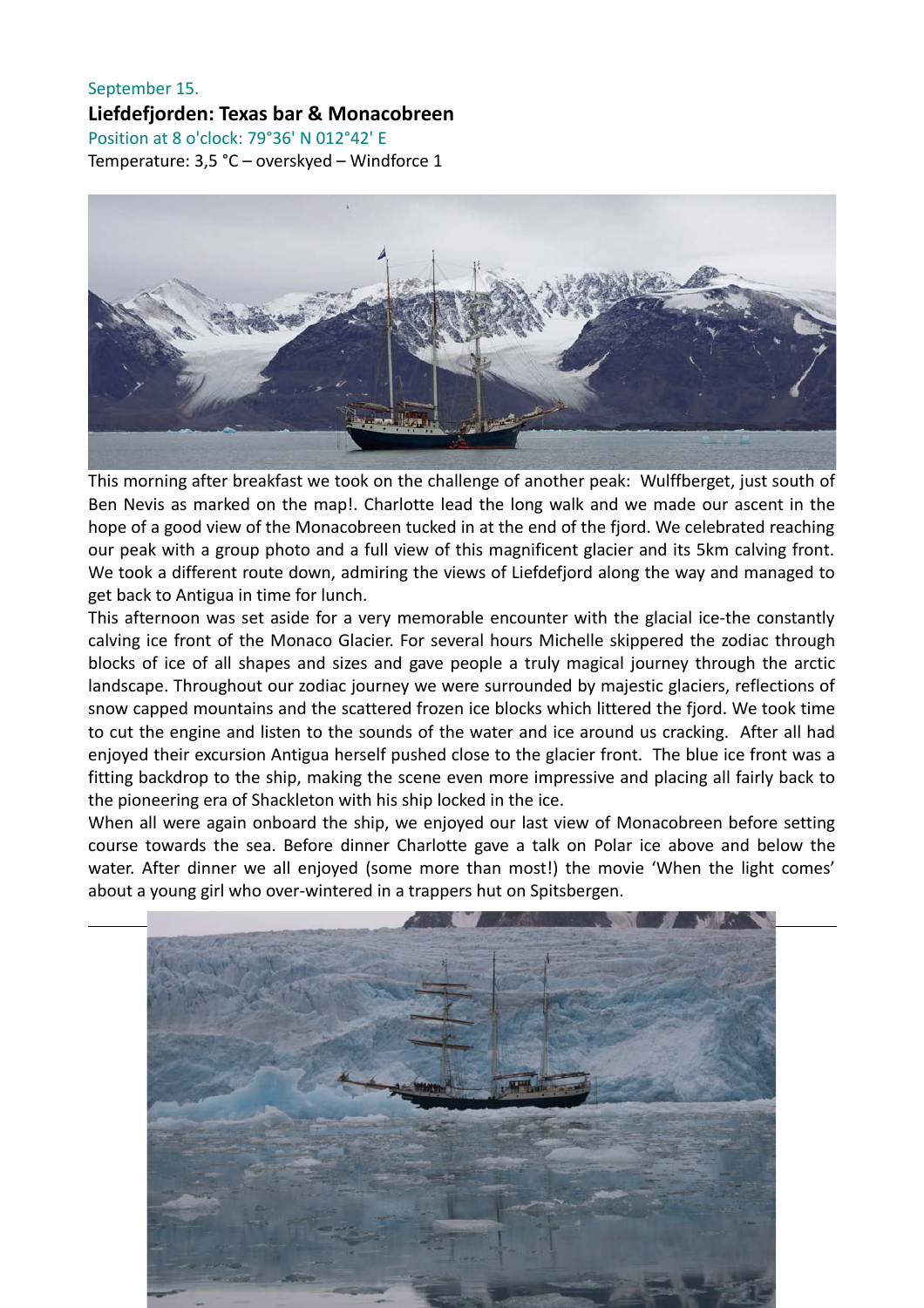#### September 16. **Woodfjorden: Mushamna & Gråhuken + Moffen** Position at 8 o'clock: 79°40' N 014°15' E

Temperature: 4,5 °C – foggy – No Wind

We woke up after a quiet night in the sheltered bay Mushamna. This is the place were the German professor Hauke Trinks overwintered on a small sailing yard last winter. On shore we split up in two groups, Charlotte was walking the short way to the trapper station of Mushamna, Michelle's group took a big loop. Because of the fog, we had to look for beauty in the small things around us, such as plants, mushrooms and lychens. Ofcourse the birders could find something to look at as well. An egg, eider nests, geese, a pair of red-throated divers and an arctic skua-family.

At the trapper station we recognised a lot of things that we had seen in yesterday's movie '*When the light comes*'. When the fast group came back on board we lifted anchor and sailed to the trapper station to pick up Charlotte with her group.



Dreaming about living life as a trapper in such a cabin which has even a sauna, we enjoyed our lunch. To get rid of all calories, a 6 Km long hike was offered from Vårfluesjøen to Gråhuken, it was quite a walk and we had to stay close together, because of the fog and the view (the lack of, that is). When we were half way, Antigua passed us and blew the horn. The second part was easier terrain, so it didn't take long before we arrived at the cabin were the story '*a woman in the polar night*' took place. Author Christiane Ritter spent one winter with her husband and a norwegian trapper in this small cabin.

During dinner we sailed towards the north, direction Moffen. This was gonna be our northernmost landing side at 80°00,639' N!

But this was not the only highlight of Moffen, September 16. is the first day that you can do a landing. Earlier in the season you are not allowed to come closer than 300 meters distance. So we were most likely the first to visit the colony of walrusses that were laying on the beach. We line ourselves up side-to-side, so everyone could have a good view at the walrusses. We could approach them until we were only 30 meters away. They were very cute to watch, but we will never forget the sounds and the smell they produced. When we got cold, we returned to the ship.

Back at the beach Jürgen wanted to use this opportunity to take a dip in the Arctic ocean with the temperature of 3,5°C and became our polar hero! Coming back on board Kati gave him a herb liquor to drink.

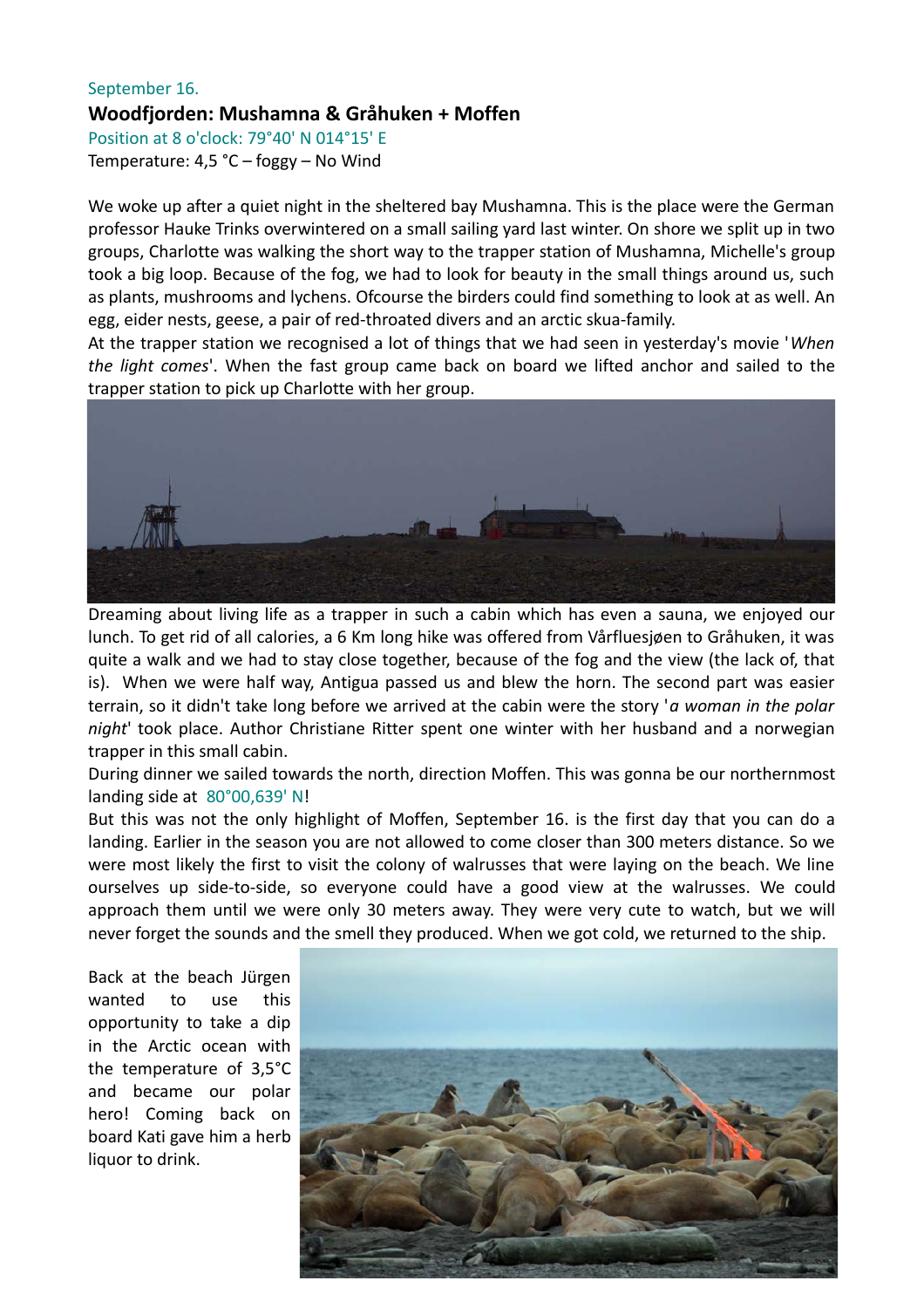#### September 17. **Ytre Norskøya & Smeerenburg**

Position at 8 o'clock: 79°45' N 011°38' E

Temperature: 1,5 °C – some clouds – Wind force 2, West



After a few days absence we were happy to see the sun trying to break through a thinning cloud. We were moored near Ytre Norskøya, an area steeped in the history of Dutch whaling during 1600's. After breakfast Charlotte lead the mountain goats to climb the peak Zeeusche Uytkyck. This was an important look out for the whalers giving clear distant views over the surrounding islands and waters. The mountain at just over 150m did not at first appear much of a challenge, but its steep

slope of scree and thin covering of snow at times made going a little tricky. Our initial ascent was steep at times and hands were called upon as well as feet. The cairns at the summit marked our final destination from which we had wonderful views over the islands and mountains, all covered with a fresh sprinkling of arctic snow. Despite our best efforts regardless of what the history books say, we could not see a single whale in the bay, nor indeed glimpse the north pole from our vantage point. The short walkers lead by Michelle took a stroll along the shoreline to the headland. The group enjoyed wonderful views of the islands bathed in sunlight and cast their minds back to when whalers lived upon these shores and whaling activities were at their industrious peak. Both groups had to walk through the territory of the Arctic tern on their way back to the ship. Although the breeding season has long passed, the terns were still highly territorial and defended their patch by swooping down on passing heads and screeching warnings in anger of our trespass.

After lunch the sun began to shine and the blue skies welcomed us to Smeerenburg-Blubber town. We left as one group and were shown around the remnants of this historical settlement. Bathed in sunlight, we strolled along the sandy beach observing the blubber ovens and whalers graves of the early 1600's. Although at its peak of activity over 200 people lived on this site, there are few tangible remnants of their life left behind. The graves themselves were a sombre sight with planks of the 400 year old coffins lifted by permafrost. Human bones were evident on the ground where bodies lay in shallow graves. Michelle explained how early tourism had shown little respect for the state of the whalers graves and how subsequent measures including relocation to a marked mass grave had been implemented to try and mitigate this erosion of cultural heritage. Some of the group wished to return to the ship early allowing the long walkers to continue to the mass grave on the horizon. Eider ducks passed us on our return along the shoreline, whilst arctic terns again

screeched against trespass above our heads.

Our final challenge was to photograph our elegant vessel through a small hole in the blubber cement! After dinner we enjoyed a talk on early Dutch whaling activity of the  $17<sup>th</sup>$  century from Michelle. A fitting end to a thought provoking day!

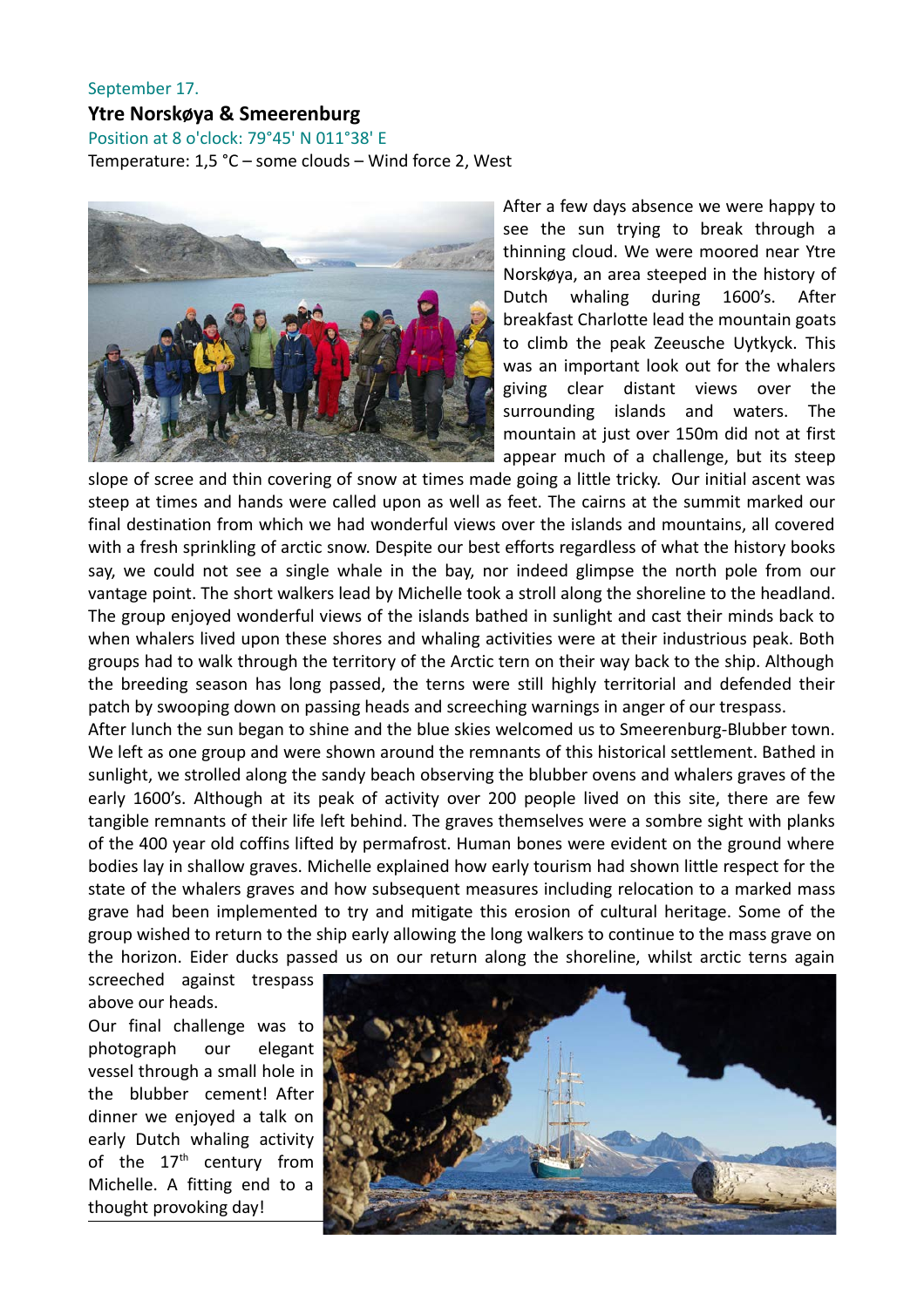#### September 18. **Möllerfjorden & Tinayrebukta**

Position at 8 o'clock: 79°11' N 011°53' E

Temperature: 0,5 °C – Sun peeking trough mountain peaks – No wind



While we woke up, the Antigua mades its way to Möllerhamna. When we arrived there we landet at Regnardneset and visited Lloyd's Hotel. A bright orange cabin, the inside decorated with placques of cruise ships that belong to Hapag Lloyd's fleet.

When everyone had the possibility to look around in the cabin, we went in one group fot a Sunday morning walk around Kronprinshallet. There we found a few reindeer, of which one younger and braver came towards us. So everybody

froze and observed the animal which came closer and closer. In the distance we spotted some more reindeer and also at the other side of the bay at Kong Haakons Havøy. In between at a sandbank we saw our first arctic fox, which was running around, scavaging. In the sunny weather like this, we could spend hours, but we had to get back to the ship where our chef Mario had prepared wraps for lunch.

Around 2 p.m. the group of long hikers were brought to Fanciullipynten near Camp Zoey. Camp Zoey was build in 1911 for Ernest Mansfield and his Northern Exploring Company and named after his daughter. These days it is still in use by the people of Ny Ålesund. That was illustrated by the warm stove and the smouldering campfire. The walk went over some 220 meter high mountains and a frozen river. We saw about 12 reindeer of which two very nearby. The other half of the passengers sailed with



Antigua into Tinayrebukta and went through the new sea-ice a little closer towards the Tinayreglacier. On the ice was a bearded seal posing. So Charlotte took some good photographs and film for her talk on seals after dinner. She explained the difference between 'true seals' and 'eared seals'. Now we know that in the Arctic you can only find true seals and that also wallrusses are seals. All seals belong to the order *Pinnipedia.*



In the mean time, outside the wind picked up, and so did the swell. The ship was rocking and rolling at the rough sea, but once we came at Kvadehuken, she refused to go any further. With windforce 9 against us, we had to turn the ship around and try to find a sheltered place to stay overnight. The nearest by possibillity was to try at Kvadehuken, so we did. At half past midnight we dropped anchor, but after a few hours we were blown away by the strong wind. So the second anchor had to be dropped as well.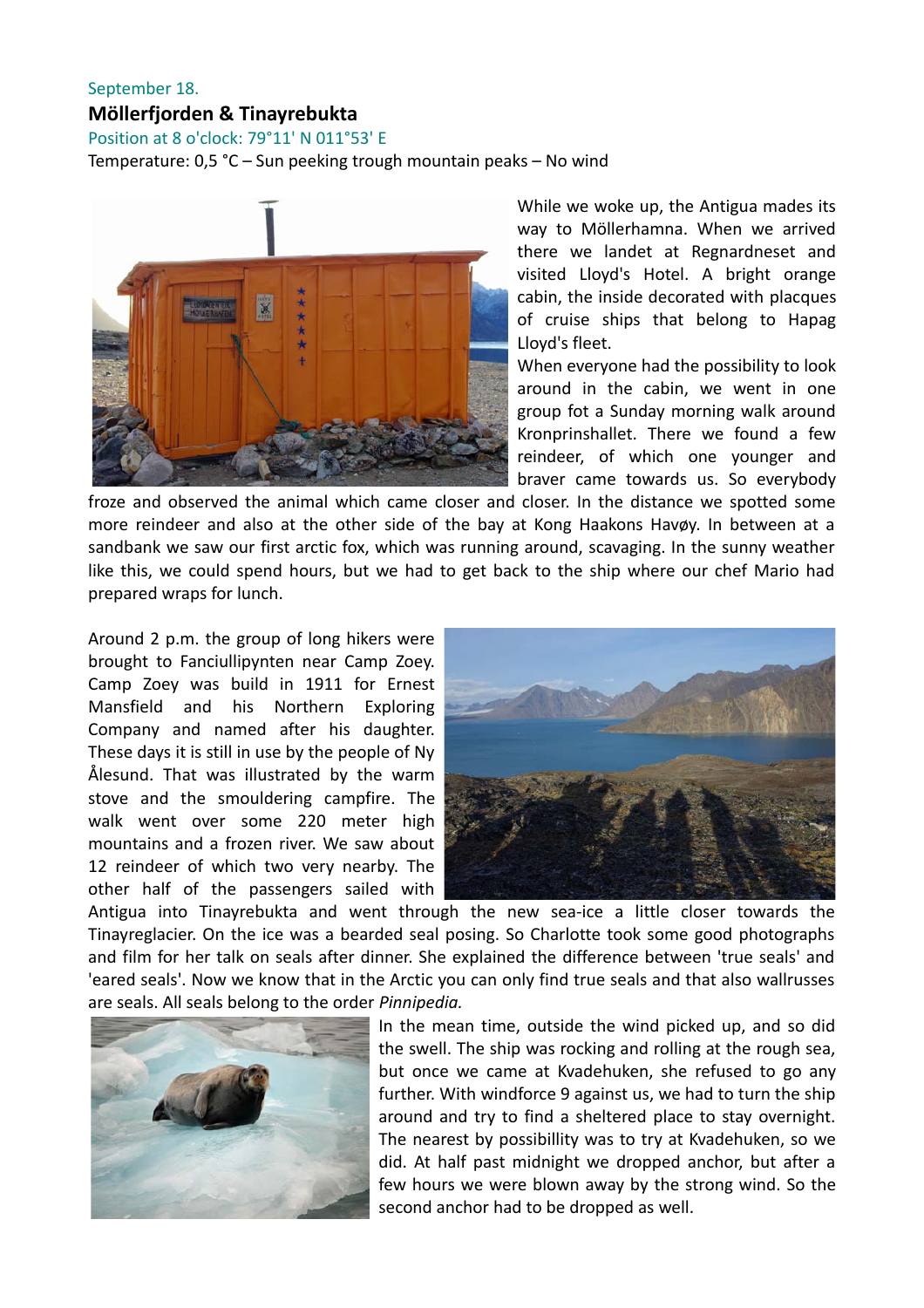#### September 19. **Forelandsund: Hermansenøya & Dahlbreen** Position at 8 o'clock: 79°11' N 011°53' E

Temperature: 6,5 °C – Overskyed – Windforce 4, South

After a night of trying to fight both swell and currents we tried to again head South. We were entertained and educated by Michelle's talk on Geopolitics and the origins of Svalbard as we know it today. A fish and chip lunch was warmly welcomed by all- but eaten with relish by the English onboard! The captain and crew has made a cake and card in celebration of Roses birthday and this was presented by the Captain amid a hearty rendition of Happy Birthday by all. The cake was delicious and Katie has surpassed herself this time with a beautifully sculpted Orca proudly decorating it surface.



In order to walk off this delight and indeed sweep off the cobwebs, we all disembarked at Hermans. Island (Hermansenøya). The two groups as usual split and everyone enjoyed the fresh air, the crashing of the waves on the cliff shoreline, the colony of Kittiwakes on the rocky headland and the rafts of black common eiders on the sea below.

The short walk lead by Charlotte were delighted with our first sighting of the usually common Purple saxifrage, tufted saxifrage and abandoned goose nests in their many forms. We met up with the longer group at a shoreline where Purple sandpipers foraged for food along the strandline, seeking the last of the food before their Winter migration in a few weeks time.



As the icing on the cake, the ship was parked in front of Dahlbreen for a while, where we could experience some major glacier calvings.

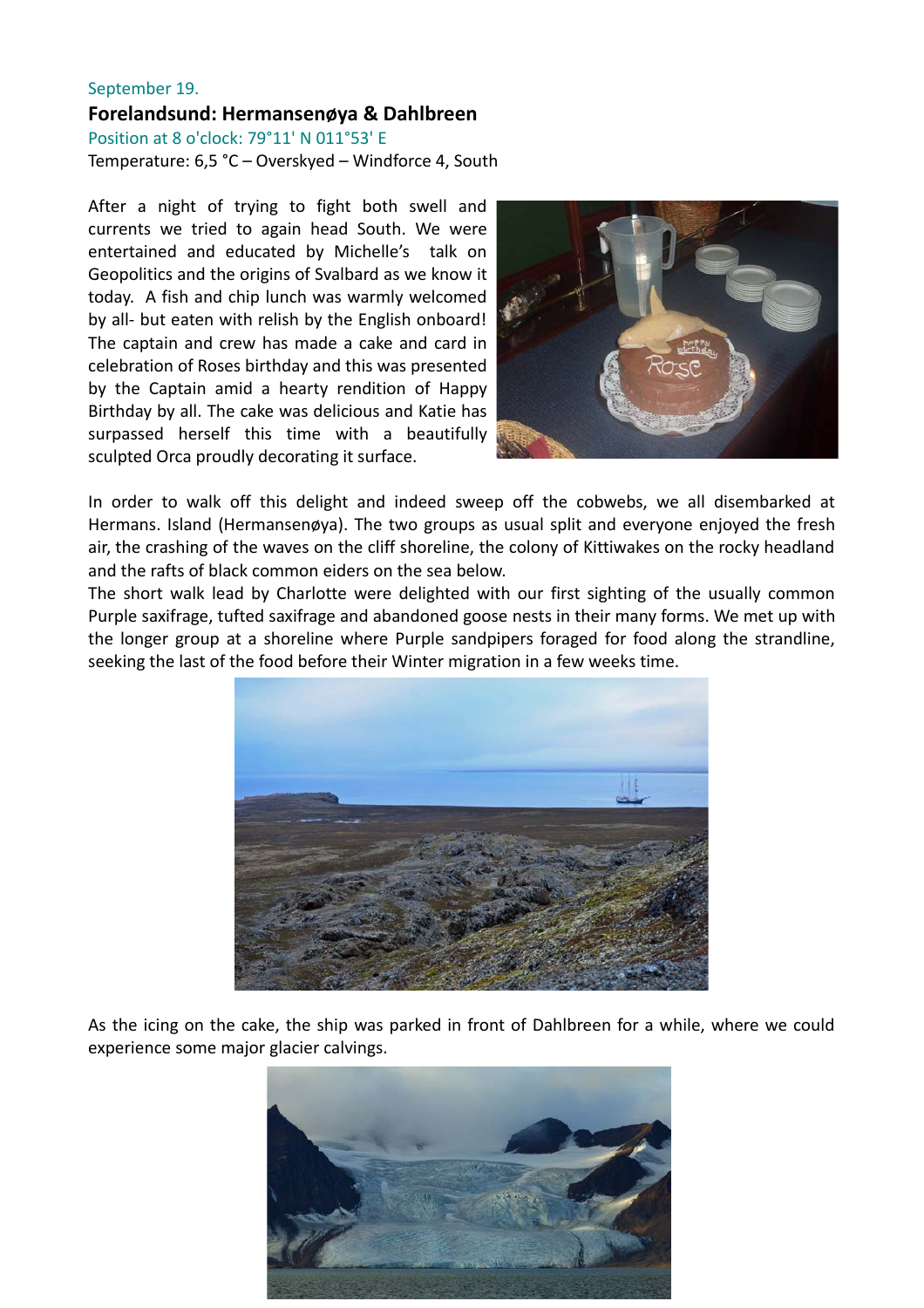#### September 20. **Barentsburg & Colesbukta** Position at 8 o'clock: 78°04' N 014°12' E

Temperature: 6 °C – Overskyed – No wind

As requested, we went to visit Barentsburg. Michelle offered a city walk, showing us daily life of this mining settlement. Of course we ended our tour in the hotel bar, drinking coffee & vodka, eating Russian chocolate. It turned out that the bar is also a good place to purchase souvenirs. A can of Russian Polar bear-beer, 2 bottles of Russian Vodka and quite some chocolate bars were bought. Ronald & Tineke were invited by locals to come over for coffee, and also the museum was worth visiting.



When we came out of Greenharbour, we hoisted all the sails and even without any wind it looked good, so Bram took us in the dinghy and drove us around to take pictures.

Coffee and again delicious cake was served and we went to Colesbukta to do our afternoon landing. This old Russian mining settlement was closed down in 1962. Charlotte took her group up hill and enjoyed the view over the bay. Michelle's group went city exploring. A kantine, habitation buildings and sauna were found.



When we came back to the ship, Joachim called us to say that there were a group of beluga's on the way. So we all rushed to the shoreline were we had a good view. When the belugas were a bit further in the bay, we were picked up and our captain took us close again with the ship. We experienced an amazing sighting of the animals. They were so close, we could even hear them sing.

A surprise when we came back to the ship, all tables were set. Captains dinner!

It started with a drink and speech of captain Joachim, then we got to know the best side of the service crew. No complains about the food and service we had before on this trip, but this was absolutely superb!

Unfortunately this also meant this is the end of the trip, but we all can look back to a great holiday.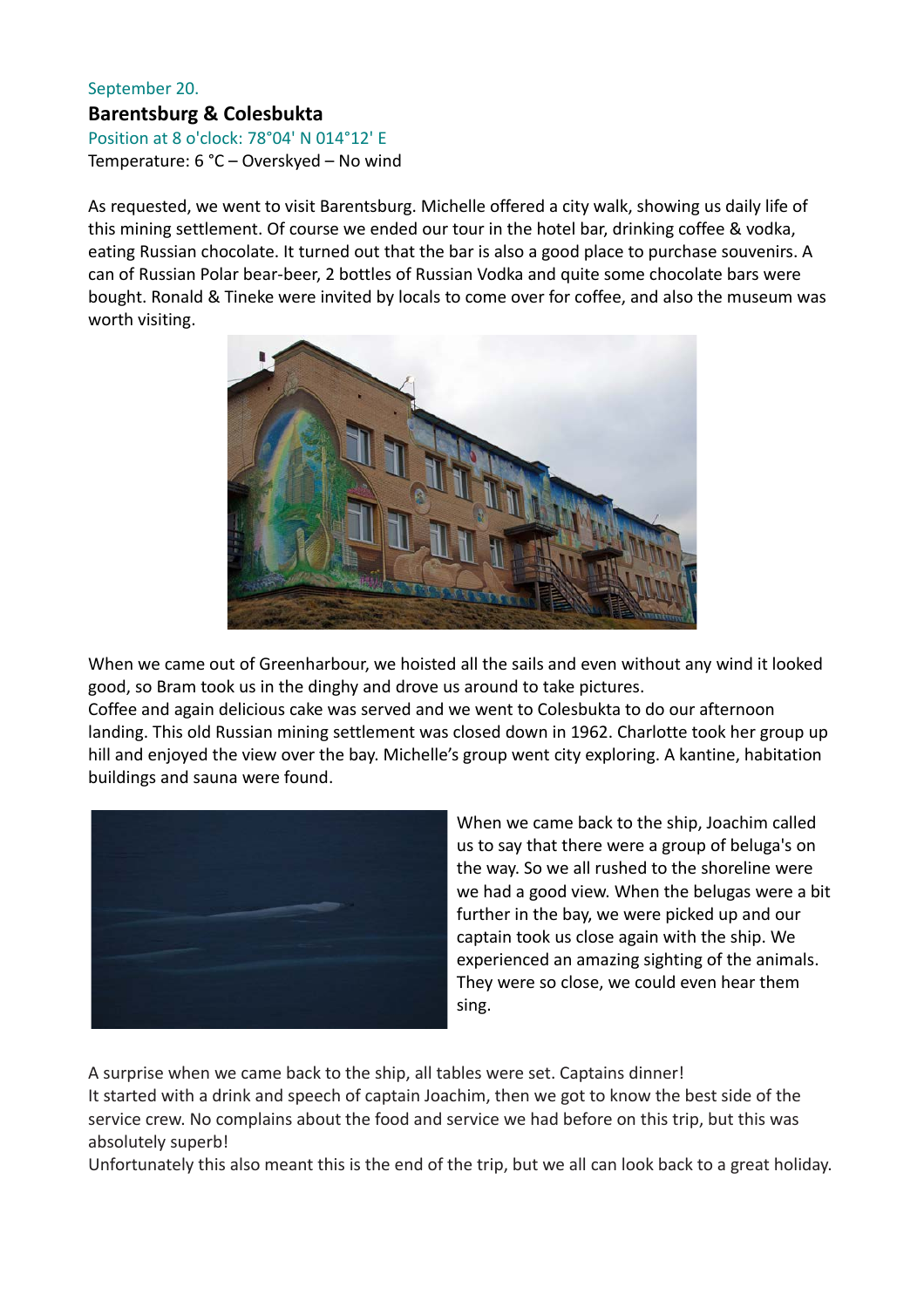#### September 21. **Longyearbyen** Position at 8 o'clock: 78°14' N 15°36' E Temperature: 7 °C – Sunny – No wind

After a final, good Antigua-style breakfast it was finally time to say goodbye during the morning. Hard to believe that the trip had come to an end and that so much beautiful arctic experience could fit into a mere 11 days!

Most of us had another couple of hours to explore Longyearbyen and to go shopping before a bus would take us to the airport, others spent another night or two in town. Many of us knew already now that this was not our last visit to the arctic.



Triplog is by Michelle and Charlotte. Photographs by Michelle, Charlotte & Freek. This triplog can be found on *[http://www.spitsbergen-svalbard.nl](http://www.spitsbergen-svalbard.nl/) & [http://www.aqua-firma.com](http://www.aqua-firma.com/)*

The SV *Antigua* will continue to sail in Spitsbergen's waters in the years to come; the other sailing ships of the Tallship Company fleet, *Mare Frisium, Artemis, Elisabeth* and *Atlantis*, sail the North Sea, the Baltic Sea, the Ijsselmeer and the Canary Islands.

> More information: *Tallship Company Wieuwens 2 NL-8835 KX Easterlittens Tel +31 (0)517 – 342 810 info@tallship-company.com http://www.tallship-company.com*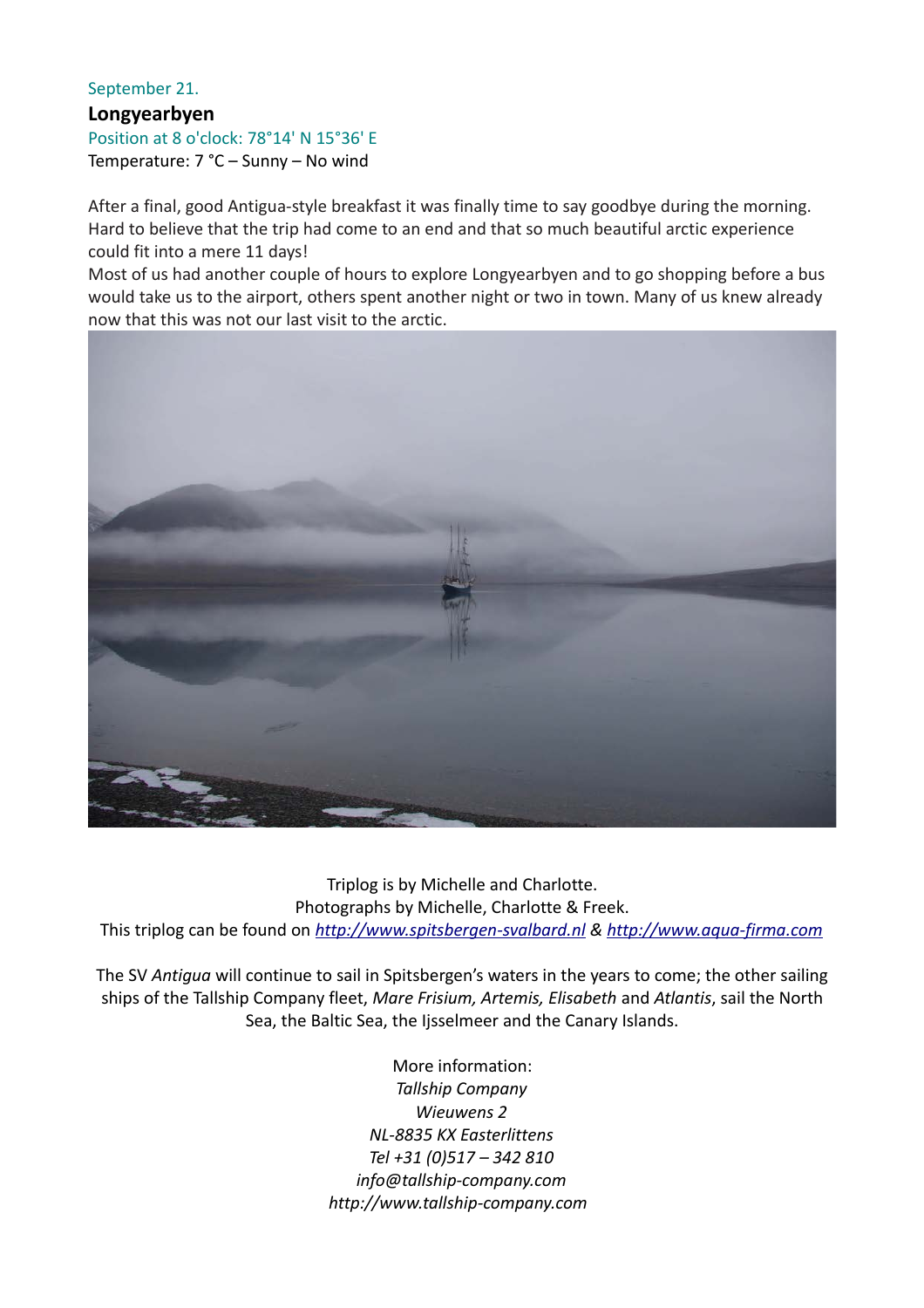| SEA- AND LANDMAMMALS SVALBARD                   |                            |                 |    |    |   |   |   |             |    |   |        |    |
|-------------------------------------------------|----------------------------|-----------------|----|----|---|---|---|-------------|----|---|--------|----|
| <b>ENGLISH</b>                                  | <b>Scientific</b>          | 10 <sub>1</sub> | 11 | 12 |   |   |   | 13 14 15 16 | 17 |   | 18  19 | 20 |
| <b>Arctic Fox</b>                               | Alopex lagopus             |                 | X. |    |   |   |   |             |    | X |        |    |
| <b>Bearded Seal</b>                             | Erignathus barbatus        |                 | X  |    | X |   | X |             | X  | X |        |    |
| <b>Beluga</b>                                   | Dephinapterus leucas       |                 |    |    |   |   |   |             |    |   |        | X  |
| <b>Blue Whale</b>                               | Balaenoptera musculus      |                 |    |    |   |   |   |             |    |   |        |    |
| <b>Bottlenose Dolphin</b>                       | Tursiopsis truncatus       |                 |    |    |   |   |   |             |    |   |        |    |
| <b>Bowhead Whale</b>                            | Balaena mysticetus         |                 |    |    |   |   |   |             |    |   |        |    |
| <b>Common / Harbour Seal</b>                    | Phoca vitulina             |                 |    |    |   |   |   |             |    |   |        |    |
| <b>Fin Whale</b>                                | Balaenoptera physalus      |                 |    |    |   |   |   |             |    |   |        |    |
| <b>Grey Seal</b>                                | Halichoerus grypus         |                 |    |    |   |   |   |             |    |   |        |    |
| <b>Harbor Porpoise</b>                          | Phocaena phocaena          |                 |    |    |   |   |   |             |    |   |        |    |
| <b>Harp Seal</b>                                | Pagophilus groenlandicus   |                 |    |    |   |   |   | X           |    |   |        |    |
| <b>Hooded Seal</b>                              | Cystophora cristata        |                 |    |    |   |   |   |             |    |   |        |    |
| <b>Humpback Whale</b>                           | Megaptera novaeangliae     |                 |    |    |   |   |   |             |    |   |        |    |
| Long-finned Pilot Whale                         | Globicephala melaena       |                 |    |    |   |   |   |             |    |   |        |    |
| <b>Mink Whale</b>                               | Balaenoptera acutorostrata |                 |    |    |   |   |   |             |    |   |        |    |
| Narwhal                                         | Monodon monoceros          |                 |    |    |   |   |   |             |    |   |        |    |
| Northern Bottlenose Whale Hyperoodon ampullatus |                            |                 |    |    |   |   |   |             |    |   |        |    |
| <b>Orca (Killer Whale)</b>                      | Orcinus orca               | Χ               |    |    |   |   |   |             |    |   |        |    |
| Polar Bear                                      | Ursus maritimus            |                 |    | X  |   | X |   |             |    |   |        |    |
| <b>Ringed Seal</b>                              | Phoca hispida              |                 |    |    |   |   | X |             |    |   |        |    |
| Risso's Dolphin                                 | Grampus griseus            |                 |    |    |   |   |   |             |    |   |        |    |
| Sei Whale                                       | Balaenoptera borealis      |                 |    |    |   |   |   |             |    |   |        |    |
| Sperm Whale                                     | Physeter macrocephalus     |                 |    |    |   |   |   |             |    |   |        |    |
| Svalbard Reindeer                               | Rangifer tarandus          |                 | X  | X  |   |   |   |             |    | X |        |    |
|                                                 | platyrhynchus              |                 |    |    |   |   |   |             |    |   |        |    |
| <b>Walrus</b>                                   | Odobenus rosmarus          |                 |    |    |   |   | X | X           |    |   |        |    |
| <b>White-beaked Dolphin</b>                     | Lagenorhynchus albirostris |                 |    |    |   |   |   |             |    |   |        |    |